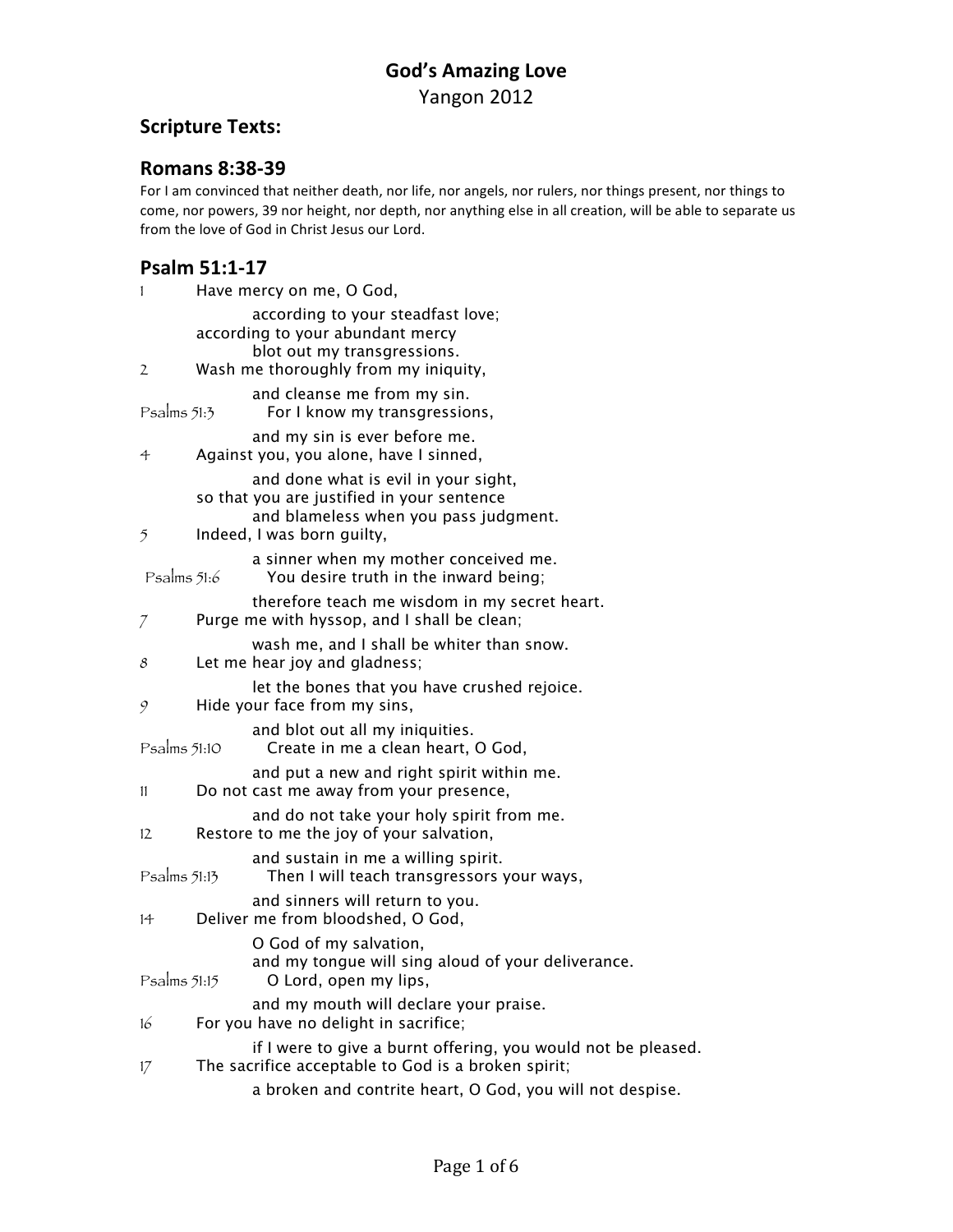### **God's Amazing Love** Yangon 2012

### **Introduction:**

How would feel if suddenly you discovered you were going to have thirty days—a whole month—when you couldn't say a word?

If you had an entire month to listen to God, what do you think you might hear?

I want to share as story with you. It is a story of betrayal and of love.

The story began several years ago when I heard about a Christian retreat during which people were silent for 30 days as they studied the Bible and sought God's will for their lives. The theme verse for the retreat was taken from **Hosea 2** where God says: "I will now allure you, and bring you into the wilderness, and speak tenderly to you." (14)

I wondered, "If I didn't talk for 30 days, would I feel God's love more?" Last summer, God gave me the opportunity to find out. My husband encouraged me make the retreat, so I joined 25 other Christians at a retreat center where we entered into silence.

While we couldn't speak to one another, we were allowed to sing and pray out loud during the three worship services each day. Once a day we were also allowed to talk to a spiritual director who helped us understand better what God was teaching us through our Bible study and prayers that we did the rest of the day.

Each day we were assigned 4 Bible passages with which to pray and meditate on each day. At first they focused on the love of God. Day by day we meditated on passages like Psalm 23 and Romans 8 (38-39)

For I am convinced that neither death, nor life, nor angels, nor rulers, nor things present, nor things to come, nor powers, nor height, nor depth, nor anything else in all creation, will be able to separate us from the love of God in Christ Jesus our Lord.

Through these passages God impressed on my mind--but more importantly on my heart--a simple message I had always known in my head, but not believed in my heart: God's love for me meant that I was "enough"; I am just who God wants me to be.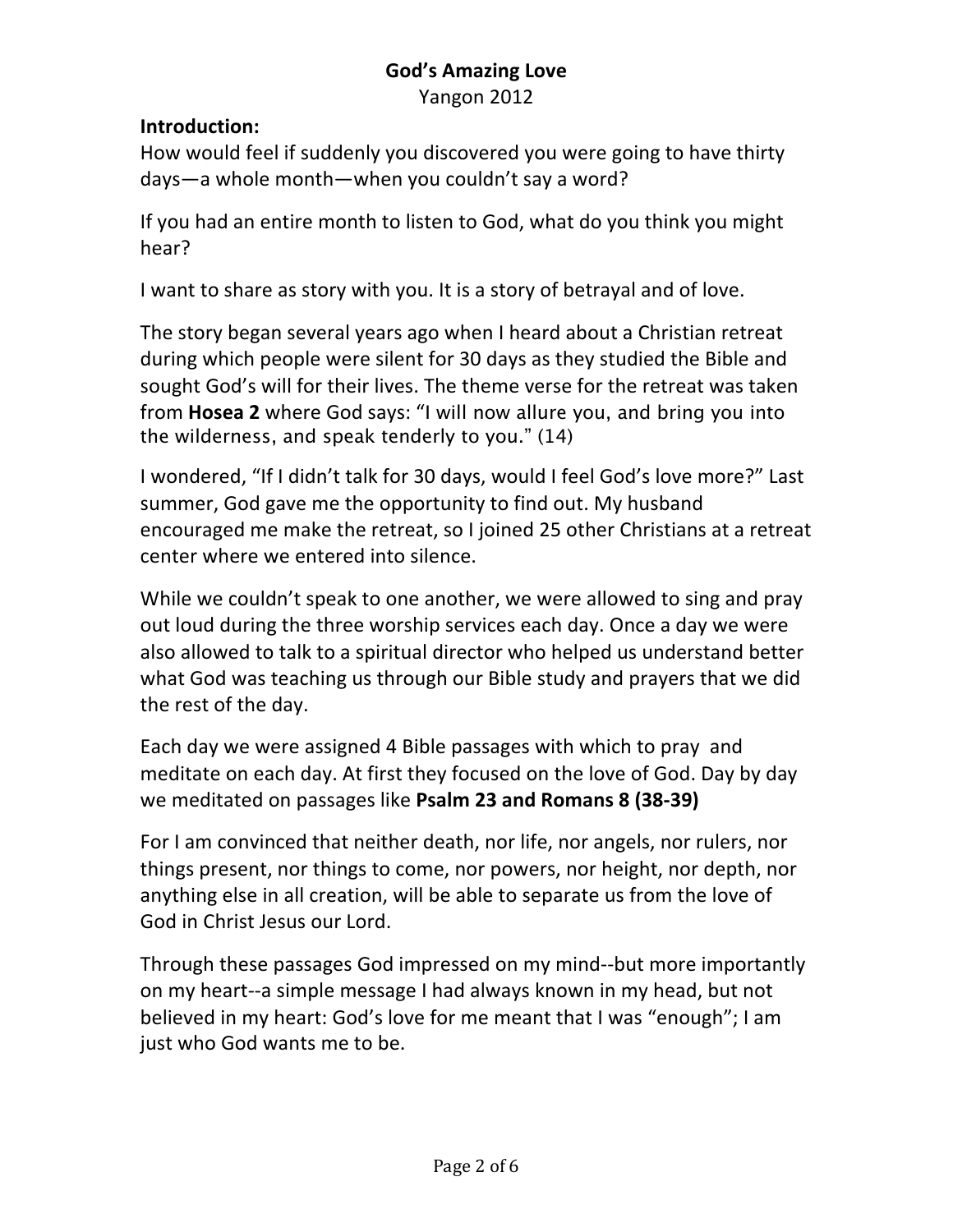# **God's Amazing Love**

Yangon 2012

Have you ever felt that no matter how much you have done for God and for others it is not "enough?" Have you ever thought that although you want to please God, you aren't quite "good enough" to deserve God's deep approval? Have you ever sensed that God seems to be able to use others more because somehow they are better, or they are smarter, or they are prettier, or they have more connections or opportunities, or they aren't tempted as much as you are to sin, or are they are more spiritually mature than you? Have you ever wished that when God made you, God had done it differently?

I have thought and felt all those things. I've been a Christian for forty years and a minister for twenty-eight years. I love God and I long to serve  $God$ but deep inside I always believed that being who I was, I couldn't really love or serve God just the way God wanted me to. In my inner heart I felt that who I was didn't please God as much as others, and that if I were just more like them, God would like me better. I am ashamed of thinking and feeling this way, but I have the courage to tell you this because I know that many, many people struggle with these same thoughts and feelings.

Let me tell you something that I discovered about long silences and prayer. When there are no distractions, and when we have time and space to really open to God, God is able to show us our weaknesses, not to harm us, but to invite us to grow.

When I heard God say, "Because of my love, you are enough." I knew that God wanted me to change how I felt about myself. I wanted to accept myself more too. But I didn't know how. When I met with the pastor who was my spiritual director that afternoon, he encouraged me to ask God to help me. There was no other way it was going to happen. Then, he told me, it would be up to God to choose the best way to help.

I told God, "I need Your help. I want to feel Your love and your acceptance. I want to have confidence that You created me the way You did and that you can use me as I am."

While I waited for God to answer, the focus of our Bible studies changed from the love of God to our sin.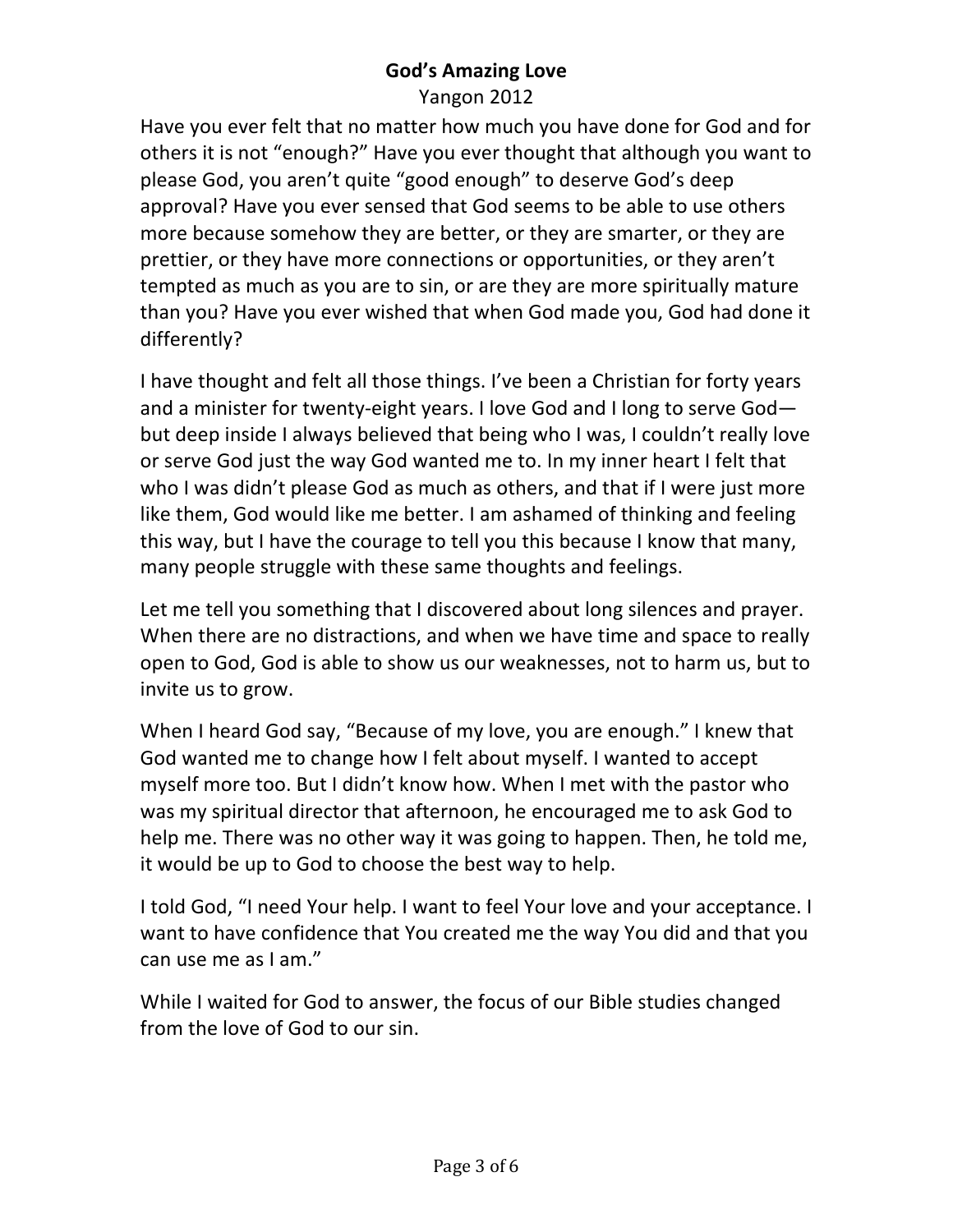Yangon 2012

### **Sin, Confession, and Love**

In fact, for an entire week we studied passages that dealt with sin. As we prayed with these biblical stories and texts, we were encouraged to talk with God about our own sins. I could easily affirm what David said in Psalm **51:3** "For I know my transgressions, and my sin is ever before me. Against you…have I sinned, and done what is evil in your sight, so that you are justified in your sentence and blameless when you pass judgment."

In **Ephesians 6** we are encouraged "Put on the whole armor of God, so that you may be able to stand against the wiles of the devil." (11) What we learned is that Satan uses the same tactics against us over and over and we respond with the same sins over and over. We were encouraged to identify the pattern of our sinning so that we could devise strategies to overcome the temptations we faced.

Of course, thinking so much about our sins was difficult. There were no distractions to give us a break. The more I saw the extent of sin in my life, the more embarrassed and ashamed I felt. One morning we had a teaching on confessing our sins. At the end of the lecture the leader encouraged us to take an extended time of prayer—several hours—and in God's loving presence to write down every sin we could remember committing since we were born. I was horrified! Who would ever want to do such an exercise? It sounded humiliating. But I had decided before I started the retreat to do everything that the leaders suggested, so I made my list.

When I went to talk to the pastor about my experience of recalling my sins and what I had learned from naming each one, he told me that the next step was to read the list out loud to another person. This meant I would have to share all the horrible things I had thought and done with him.

The verse in James 5:16 came to mind, "Confess your sins to one another and pray for one another..." But I still didn't want another human being to hear all of my sins! I knew I needed to though. The next day I arrived at his office with my list. I read the whole thing out loud to him without stopping. It was horribly embarrassing, and I felt a lot of shame, especially because the same sins kept being committed decade after decade.

My spiritual director didn't say anything; he just listened. When I was finally finished he said, "Now we are going to pray." I bowed my head. He prayed, "O God, I have no idea why in the world you call us into ministry or choose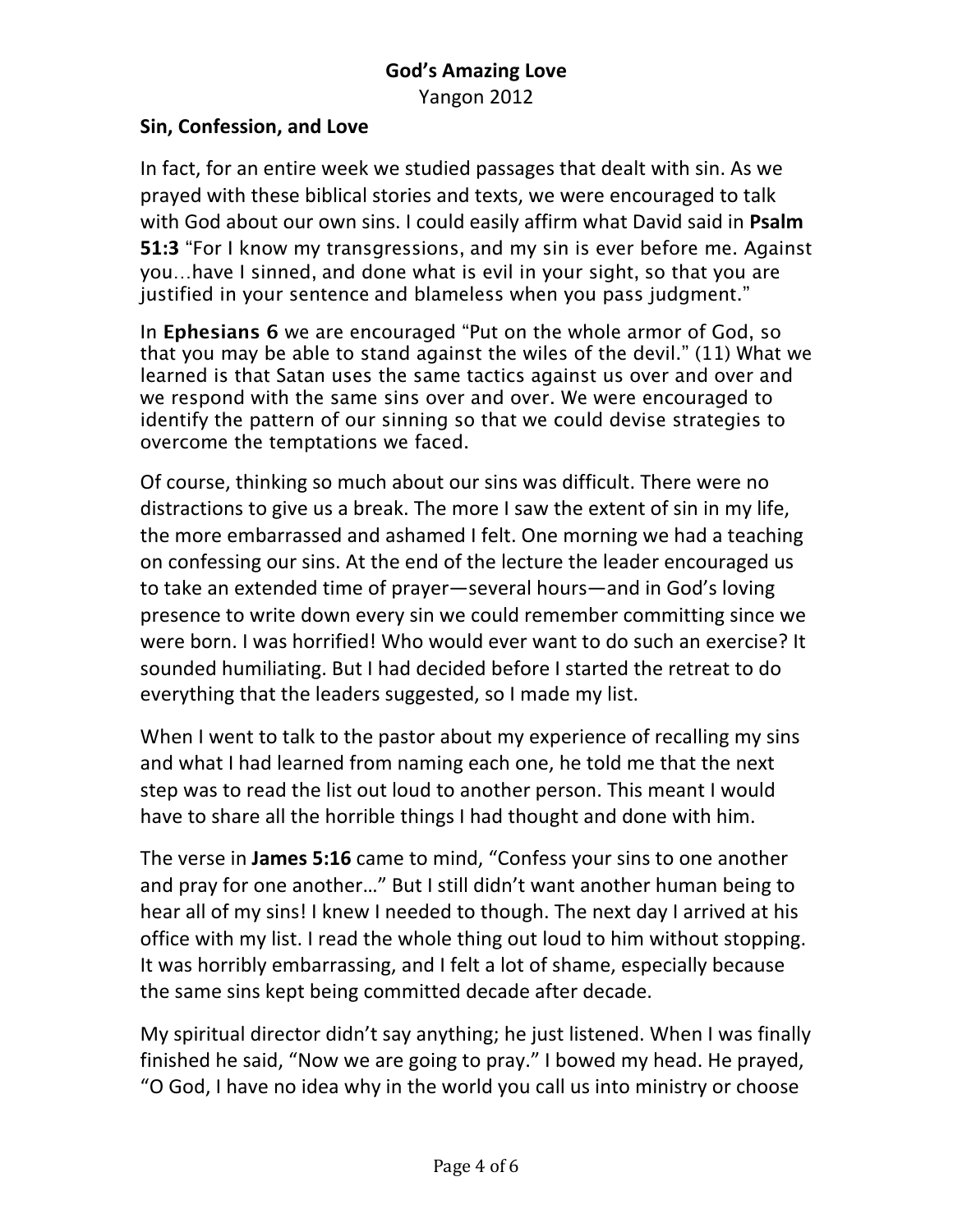### **God's Amazing Love** Yangon 2012

to use us! I can't imagine what you are thinking. God. You love us, even when it hurts You. You know what we are like, and still you want to be with us." Pain stung my heart as I listened to His words acknowledging the truth of my sinfulness--and the choice of God to love me even when I had not loved him with my actions or attitudes. My betrayal of God when I sin had never hurt so much.

After my confession and our prayer, the pastor assured me of God's forgiveness of my sins. I was so thankful for the truth of 1 John 1:9: If we confess our sins, God, who is faithful and just will forgive us our sins and cleanse us from all unrighteousness." When I left I went down to the chapel and held on to a standing wooden cross and prayed, thanking God for his loving kindness.

Several days later the retreat leaders gave us a special break when we could make a telephone call to our family. I called my husband Tim and told him about my difficult week of meditating on my sins and about my experience of writing them all out and confessing them to the pastor. Then I said, "I am not going to read you the list, but I do want to tell you the five sins that I am most likely to commit. I hope that by hearing them, when I come home you will be able to help me see when I am being tempted, and help me to resist sinning more." Tim replied, "I love you." I responded, "Just wait to say that, you haven't heard my sins yet!" And then I told them to him. When I was finished, Tim said, "I love you so much!" I responded nervously, "Are you sure?!" "Jill," he said, "We've been married for over thirty years, do you think I didn't know these things! I love you," he reassured me.

Tim's words were the answer to my prayer for God to show me His love and teach me how to accept myself as God created me. I had bared my soul to God and to my husband. Instead of receiving the condemnation and criticism I knew I deserved, I received forgiveness and love. In fact, for the first time in my life I was completely sure that God loved me through and through, even with all my weaknesses, shortcomings, and failings. My husband loved me too—as I was. I felt their knowing love bringing me to la new and deep acceptance of myself.